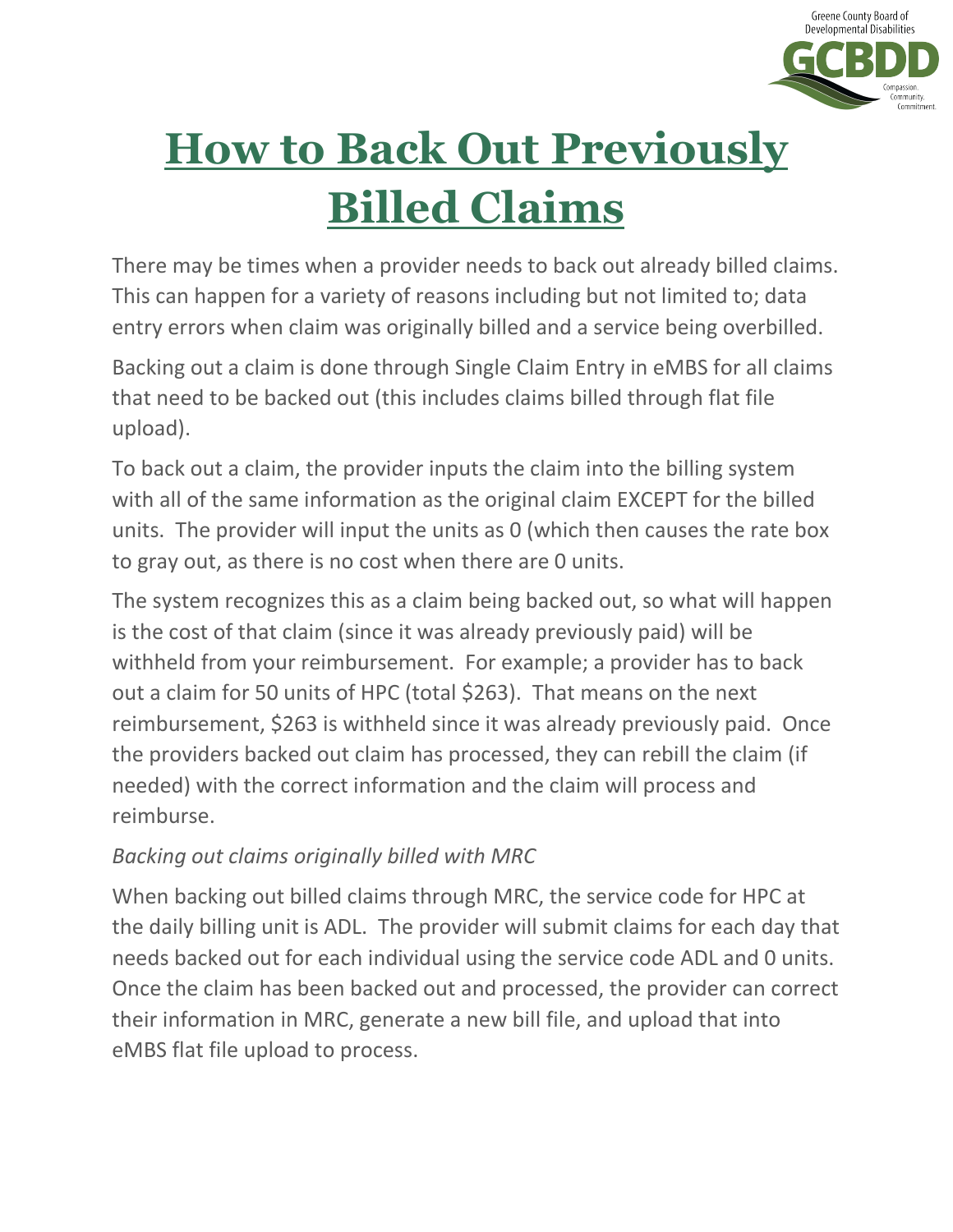## 1. **Access the DODD website** Go to<http://dodd.ohio.gov/Pages/default.aspx>

**2. Click the Log In icon on the top right of the page**



**3. Type in your username and password, then click Log In**



State of Ohio computer systems may be accessed and used only for official state business by authorized personnel. Unauthorized access or use of these computer systems may subject violators to criminal, civil, and/or admini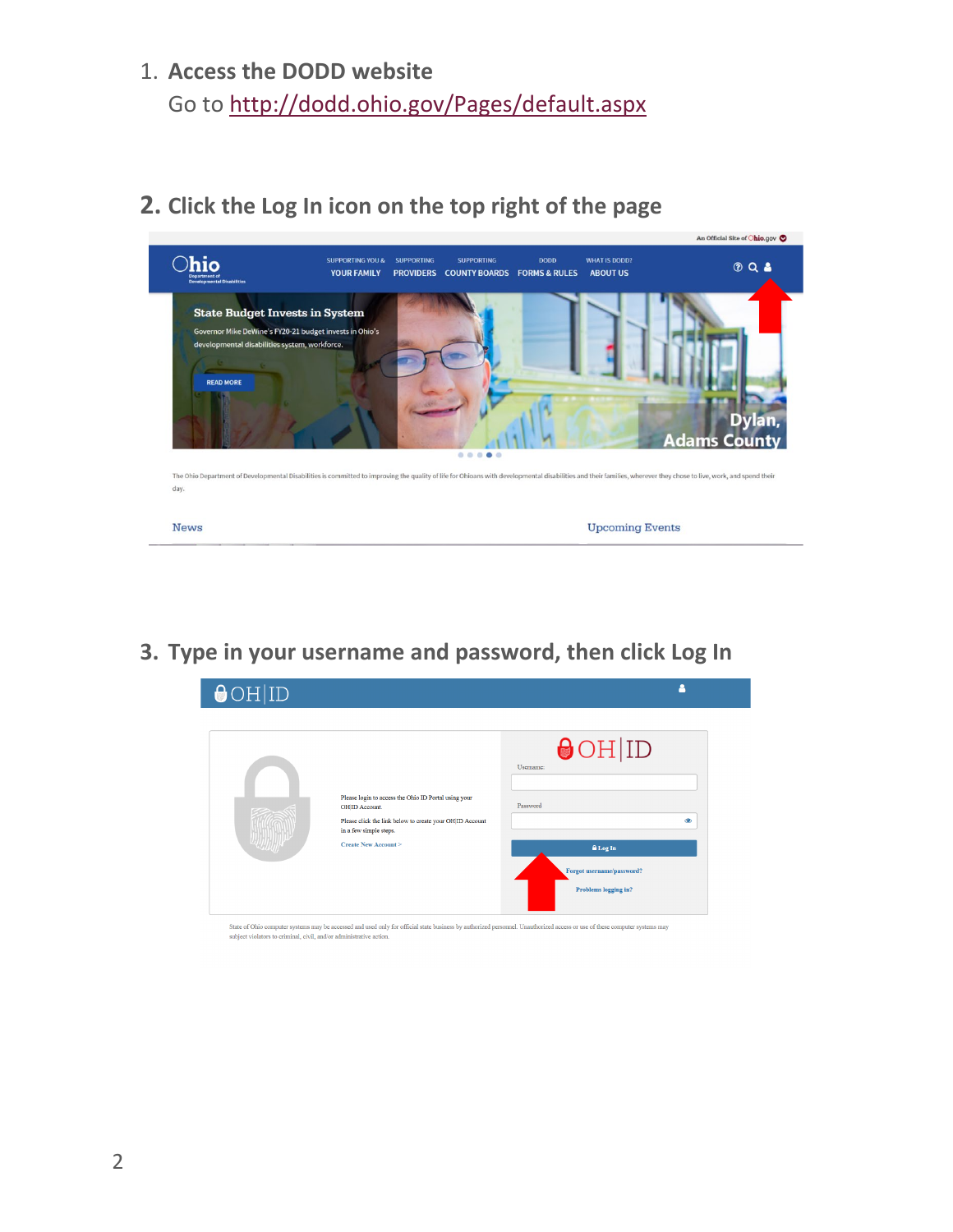#### **4. Click on Continue when this screen appears**

Make sure that the selected information on the screen is correct and that you are logging in with the account that corresponds to the Contract Number you are billing the services for

|                                                                                                | Department of<br>Developmental Disabilities                                                                      |  |
|------------------------------------------------------------------------------------------------|------------------------------------------------------------------------------------------------------------------|--|
| Welcome                                                                                        |                                                                                                                  |  |
| Please select following option to proceed:                                                     |                                                                                                                  |  |
| Continue with Logged In User Account<br>[ Account Type: Provider: Independent, Role: Pending ] |                                                                                                                  |  |
| Create an additional New Account                                                               |                                                                                                                  |  |
|                                                                                                |                                                                                                                  |  |
|                                                                                                |                                                                                                                  |  |
|                                                                                                |                                                                                                                  |  |
|                                                                                                |                                                                                                                  |  |
| <b>CONTINUE</b>                                                                                |                                                                                                                  |  |
|                                                                                                |                                                                                                                  |  |
|                                                                                                | If you have any questions or comments regarding your request, please contact our ITS Call Center for assistance. |  |
|                                                                                                |                                                                                                                  |  |

**5. Once you are logged in, click on applications**

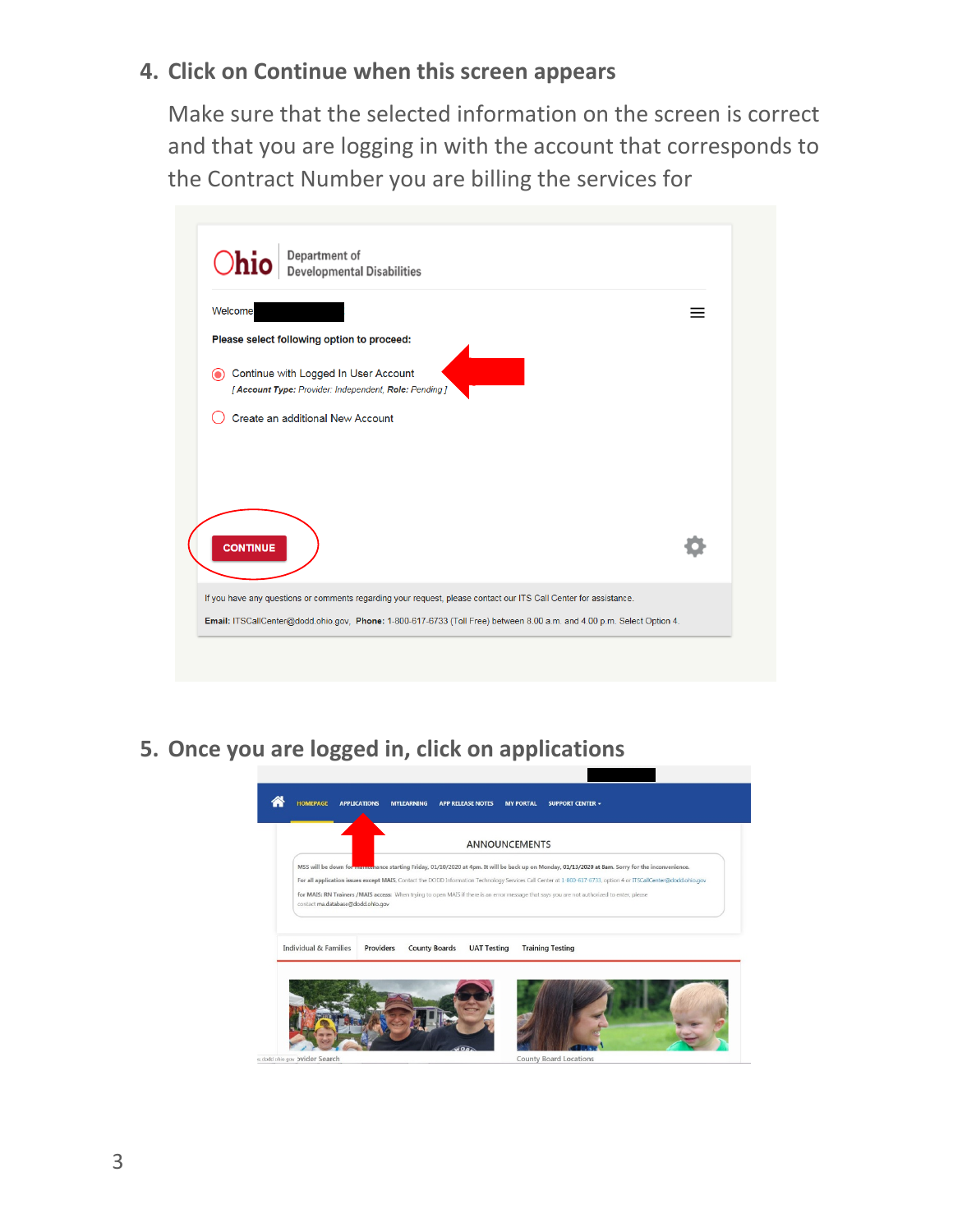**6. Select eMBS from the menu**



**7. Once logged into eMBS, click Billing Submissions on the left side of the page and a menu will open (you must click on the + sign)**

![](_page_3_Picture_3.jpeg)

**8. Click on Single Claim Entry to get to the billing screen**

![](_page_3_Picture_5.jpeg)